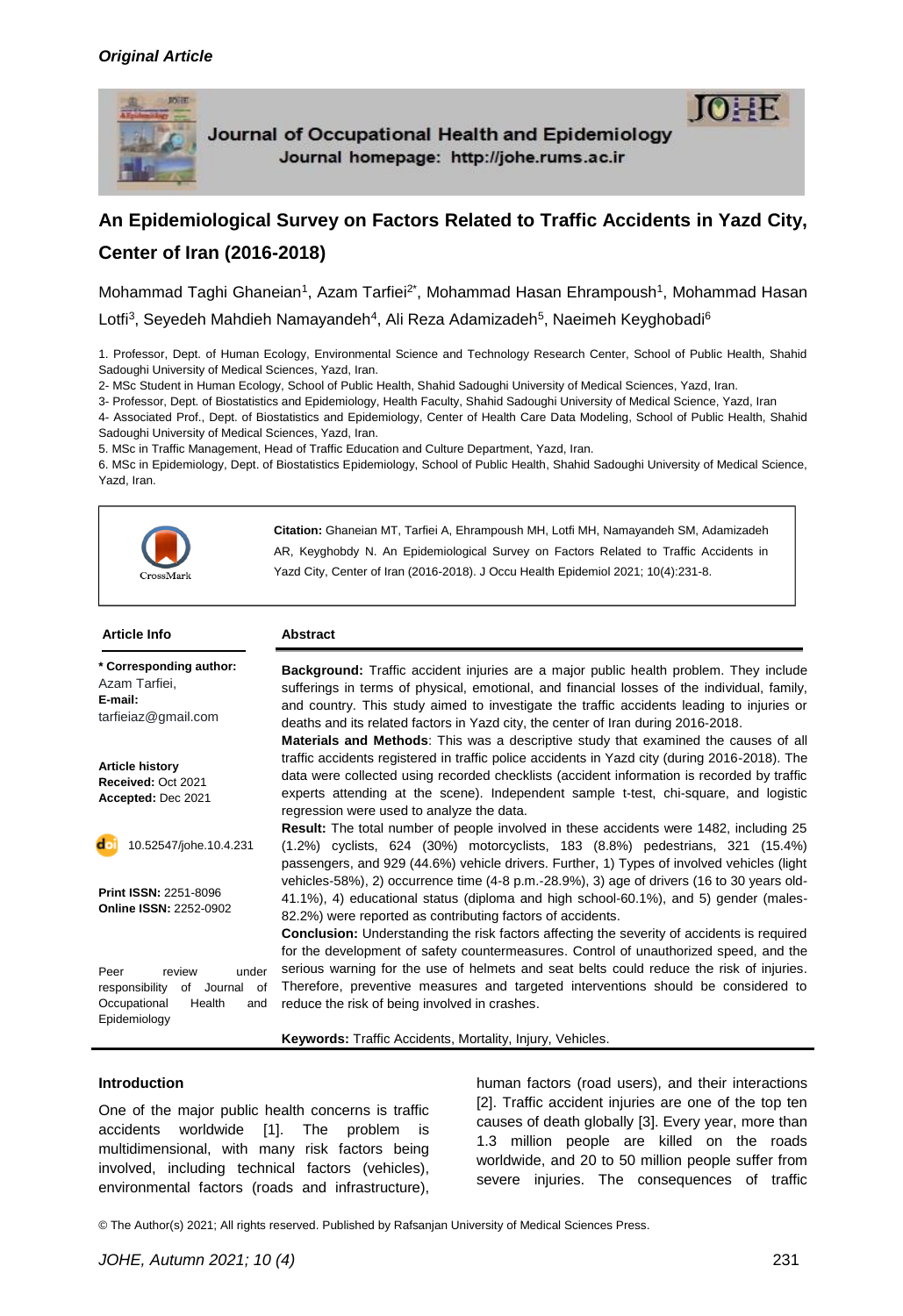accidents will increase by about 65% over the next 20 years. In fact, the WHO predicts that accidents will become the fifth leading cause of death by 2030, accounting for 3.6% of all deaths worldwide [4]. The highest percentage (49%) of traffic accidents includes pedestrians and motorcyclists [5]. According to recent studies, nearly threequarters of road deaths happen in developing and less developed countries (age group of 15-30) [6]. Although only 20% of the world vehicles are in poor and developing countries [7], the main cause of disability and untimely deaths [8] and 85% to 90% of lost years related to road accidents are in these countries [7]. Traffic accidents are the main cause of years of life lost and the second leading cause of death in Iran as a developing country [9- 11]. Overall, it accounts for about 2.5% of the world's traffic accidents [12]. This amount reported in Iran is 20 times more than the industrialized countries and 5 times more than its counterparts [13]. Studies have shown that the most important causes of traffic accidents include high-risk behaviors, such as unauthorized speed ignoring traffic signs and regulations, unauthorized overtaking, fatigue and drowsiness while driving, the road's poor quality, and quantity of roads appropriate to the number of cars [14, 15].

According to the WHO report, the mortality rate due to traffic accidents in Iran is 32.1 per 100,000 people [4]. Since traffic accidents and their severe injuries and deaths are frequent in Iran, identification and evaluation of the problem and potential places are required for the necessary planning to prevent and control traffic accidents. The rate of accidents varies in different provinces of Iran. In 2015, the rate of road traffic accidents in Yazd city was estimated at 22.03%, which has decreased compared to previous years [16].

Road traffic accidents are a public health problem worldwide, especially in developing countries, including Iran. According to studies, such accidents have decreased in Yazd province; however, the rate of accidents is still higher than in many countries in the region and the world [16]. Given the importance of the issue and the need for health promotion in recent years, research efforts are needed to identify the factors associated with traffic accidents to protect people from fatal injuries and improve road safety. Therefore, the present study investigates the prevalence and factors related to traffic accidents leading to injuries or deaths in Yazd.

## **Materials and Methods**

This was a descriptive study that examined the

causes of traffic accidents leading to injuries or deaths registered in traffic police accidents in Yazd city (during 2016-2018). Injury severity was classified into 2 levels: injury and fatal.

The data were collected using recorded checklists (accident information is recorded by traffic experts attending at the scene). All the cases related to traffic accidents in the traffic department were examined; regarding the principle of confidentiality, the information of injured and dead was extracted, and the files with incomplete information were excluded from the study. Out of 5600 cases of traffic accidents registered in Yazd, 1008 were investigated. After reviewing the files, 90 were excluded from the study due to incomplete information. Finally, 918 registered cases (including 1482 people involved in the accident) were investigated.

In this study, no specific entry and exit criteria were considered, and cases of injuries and deaths due to road traffic accidents in Yazd city were investigated.

Information about traffic accidents in checklist forms included crash time (hour, day, month, season, and year), location (main street, side street, three-way and crossroads, square, underpass, and alley), characteristics (outcome and type of collision), road characteristics and weather conditions ( lighting conditions, road defects, visual obstacles, road direction, exact accident position, rainy, and snowy), general characteristics (human and vehicle factors involved, spatial cause, and complete cause), vehicle details, on-site transit facilities, as well as details of injured and dead (drivers, passengers, pedestrians) and their demographic information (age, gender, occupation, and education).

There were three main occupational subgroups, including 1- simple (e.g., driver, worker, freelancer), 2- professional (e.g., military, employee), and 3- other (e.g., student, housewife). Frequency, frequency percentage, mean, and standard deviation indices were used to describe the data. The normal distribution in quantitative variables was assessed by the Kolmogorov-Smirnov test. To compare the mean in the two independent groups, an independent t-test and chisquare were used. The correlation between some variables and deaths was analyzed using logistic regression. All analyses were conducted in SPSS software (version 20) with a significance level of 5%.

The information in this study was coded and obtained anonymously to be kept confidential. The ethics code of this article was IR.SSU.SPH.REC.1397.044.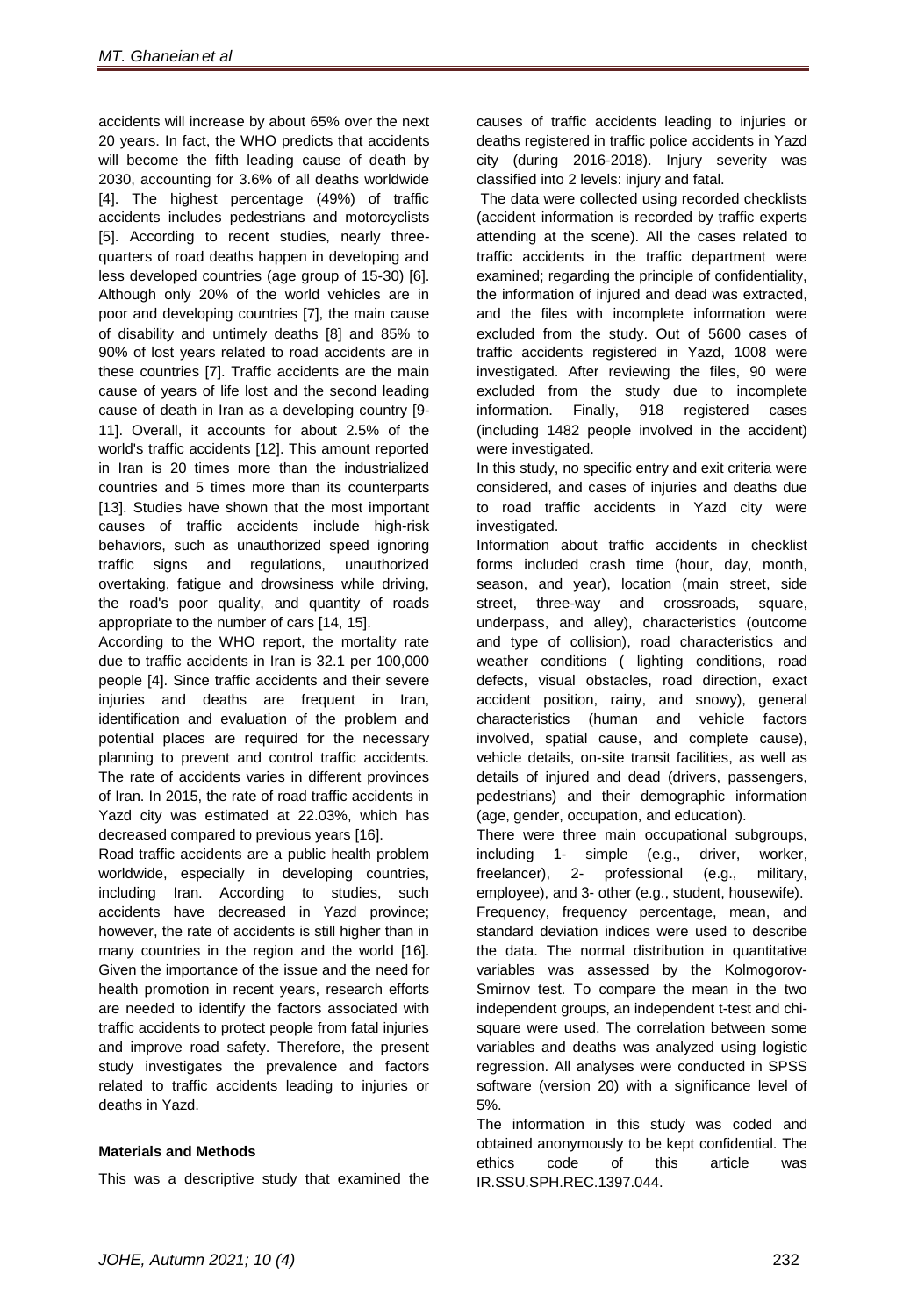#### **Results**

There were 1482 people involved in these accidents, including 17 (1.2%) cyclists, 445 (30%) motorcyclists, 131 (8.8%) pedestrians, 228 (15.4%) passengers, and 661 (44.6%) vehicle drivers. Out of the studied samples in traffic accidents, 97.8% (1450 cases) led to injury, and 2.2% (32 cases) led to death. Among the deaths, 17 (53.1%) were motorcyclists, and 11 (34.4%) were pedestrians.

The rate of injuries and deaths was 1218 cases (82.2%) in males and 264 cases (17.8%) in females. Also, 1166 (78.7%) of the registered accidents occurred between the ages of 16 and 45 years.

Most of the recorded deaths in accidents were associated with the elderly (over 60 years), and injuries were associated with the age group of 16- 30 years. Among the occupations, the most affected and dead groups were self-employed. The highest incidence of injuries and deaths in Yazd occurred in education levels of diploma and high school (Table 1).

|                    | <b>Demographic characteristics</b> |              | <b>Injury</b> | Deaths relative to the number of<br>accidents |
|--------------------|------------------------------------|--------------|---------------|-----------------------------------------------|
|                    |                                    | Frequency(%) | Frequency(%)  | (%)                                           |
|                    | Under 16                           | 0            | 48 (3.3)      | 0                                             |
|                    | 16-30                              | 14 (43.75)   | 652 (45)      | 2.1                                           |
|                    | $31 - 45$                          | 10 (31.25)   | 490 (33.8)    | 2                                             |
| Age                | 46-60                              | 5(15.62)     | 199 (13.7)    | 2.4                                           |
|                    | Above 60                           | 3(9.37)      | 61(4.2)       | 5                                             |
|                    | Total                              | 32 (100)     | 1450 (100)    |                                               |
|                    | Male                               | 26 (81.25)   | 1192 (82.2)   | 2.1                                           |
| Gender             | Female                             | 6(18.75)     | 258 (17.8)    | 2.3                                           |
|                    | Total                              | 32 (100)     | 1450 (100)    |                                               |
|                    | Unprofessional                     | 24 (75)      | 1029 (71)     | ٠                                             |
|                    | Professional                       | 2(6.25)      | 83(5.7)       |                                               |
| <b>Occupation</b>  | Other                              | 6(18.75)     | 331 (22.82)   |                                               |
|                    | Missing                            | 0            | 7(0.48)       | ۰                                             |
|                    | Total                              | 32 (100)     | 1450 (100)    |                                               |
|                    | High school                        | 20 (62.5)    | 897 (61.9)    |                                               |
| <b>Educational</b> | Diploma                            | 7(21.9)      | 351 (24.2)    |                                               |
| level              | Academic                           | 5(15.6)      | 202 (13.9)    |                                               |
|                    | Total                              | 32 (100)     | 1450 (100)    |                                               |

The mean and standard deviation of the subjects' age was  $35.3 \pm 14.03$  years (the mean and standard deviation of the age of the dead was  $45.17 \pm 37.12$  and of the injured was  $35.08 \pm 13.89$ years). The mean age of accidents leading to injuries and deaths was statistically significant (p =0.01). Out of the total number of accidents resulting in injuries, non-observance of the right to precede, sudden diversion, and lack of attention to the front accounted for 39%, 16.7%, and 14.7%, respectively. However, the highest death rate was related to high speed (31.2%) and non-observance of the right to precede (21.8%).

The results also showed no statistically significant difference between various accidents consequences (death, injury) at each level of inner-city roads (defective and non-defective roads) ( $p = 0.4$ ).

Given the lighting condition as an effective factor in the occurrence of accidents, it should be said that only driving at night was considered as a risk factor leading to death ( $p = 0.005$ ).

In this study, the rate of wearing and not wearing

helmets and seat belts in the total number of occurred accidents was estimated to be 39.3%. According to the present study, people who did not use helmets and seat belts had higher death rates. Based on the statistical tests, there was a statistically significant relationship between death rate and not wearing a helmet or seat belt (p=0.005). The injury and death rates for those who did not have a driver's license or conditional license were 75.2% and 71.8%, respectively.

Among those who did not wear helmets and seat belts, young people (21-30 years old) had the highest percentage (32.9%). According to the results, there was a significant relationship between "age" and "commitment to wearing a seat belt" ( $p = 0.04$ ). Moreover, deaths were reduced by 0.7% in people who wore seat belts. Also, 60.6% of those who wore helmets and seat belts were not injured, and the death rate in them was less than those who did not use safety equipment.

The highest traffic accidents were reported to be 80.7% on non-defective roads and 9.5% on roads with defects in infrastructure (Table 2). In this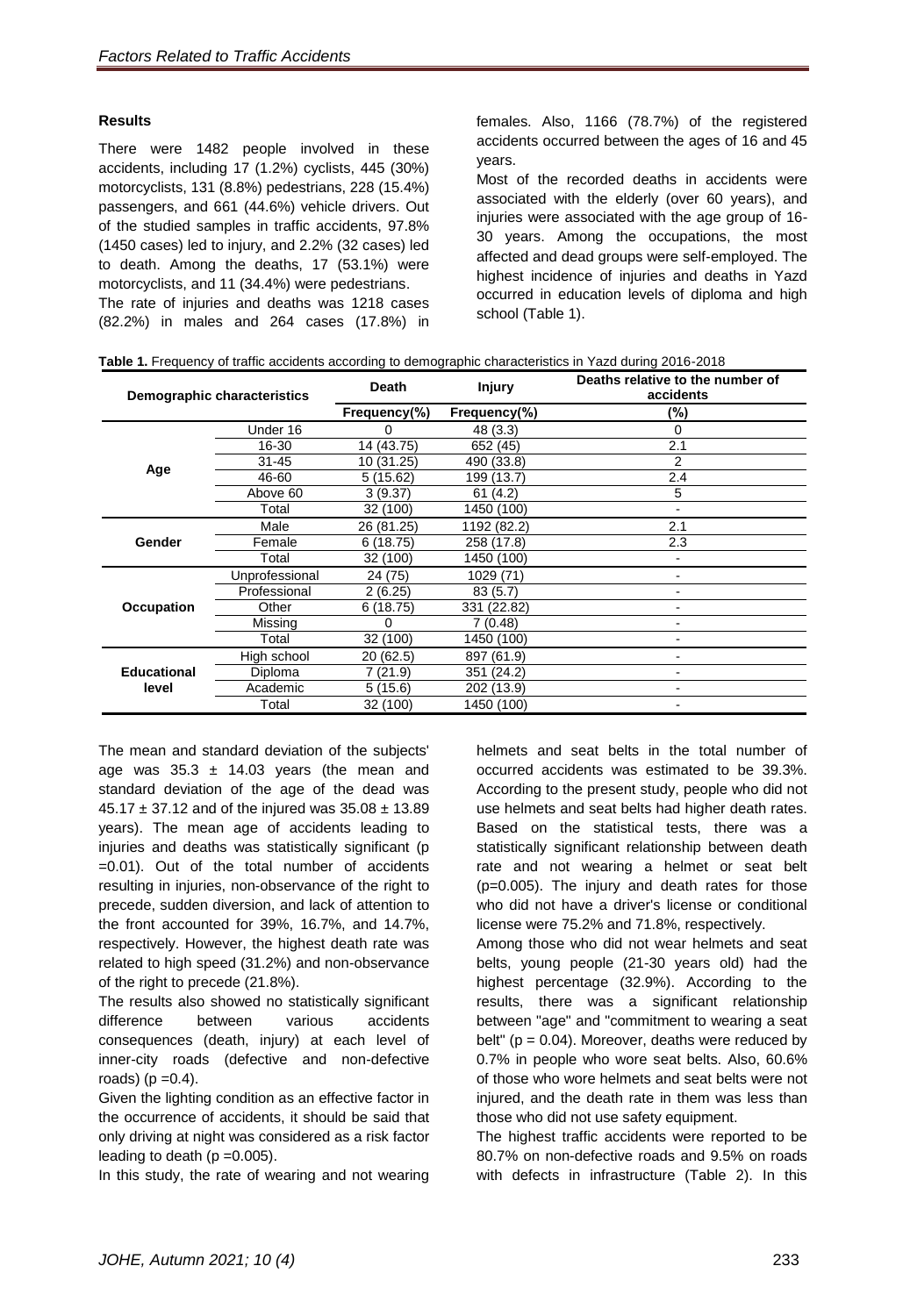study, most accidents, 1266 cases (85.8%), occurred with non-defective vehicles, indicating that most people use such vehicles (Table 2). A total of 918 traffic accidents were reported, 523 (57%) of which occurred in the streets, 79 (8.6%) in the alleys, and 316 (34.4%) in the boulevard, intersection, and square. Deaths in the streets were more than 4 times higher than in other places (Table 2).

|                |                                 | Death         | <b>Injury</b> |          |
|----------------|---------------------------------|---------------|---------------|----------|
|                | Variable                        | Frequency (%) | Frequency (%) | P-value  |
|                | Road infrastructure             | 3(9.4)        | 138 (9.5)     |          |
|                | Traffic signs                   | 7(21.9)       | 98(6.8)       |          |
|                | Non-defective                   | 21(65.6)      | 11.74(81)     |          |
| Road defects   | Other                           | 1(3.1)        | 38(2.6)       | 0.47     |
|                | Missing                         | 0             | 2(0.01)       |          |
|                | Total                           | 32 (100)      | 1450 (100)    |          |
|                | Street                          | 27 (74.37)    | 810 (55.9)    |          |
|                | Alley                           | 0             | 126(8.7)      |          |
| Location       | Boulevard, intersection, square | 5(15.6)       | 501 (34.5)    | $0.04^*$ |
|                | Missing                         | O             | 13(0.9)       |          |
|                | Total                           | 32 (100)      | 1450 (100)    |          |
|                | Non-defective                   | 22(68.8)      | 1244 (85.8)   |          |
| <b>Vehicle</b> | Defective                       | 9(28.1)       | 200 (13.8)    |          |
| defects        | Missing                         | 1(3.1)        | 6(0.4)        | $0.049*$ |
|                | Total                           | 32 (100)      | 1450 (100)    |          |

**Table 2.** Distribution of absolute and relative vehicle frequency and factors

\* The level of significance was set at P<0.05.

Regarding weather conditions, 1323 (89.3%) of the accidents were in clear air, and in terms of lighting conditions, 822 (55.4%) of the accidents occurred during the day. However, in terms of mortality, clear air had the highest death rate, 26 (81.3%). The highest incidence of death, with 12 (37.5%), occurred at night with sufficient light. The results showed that most traffic accidents occurred in spring (449/30.3%). While the fall had the highest death rate (12 /37.5%) compared to other seasons; however, the difference between the seasons was not significant. Most of the deaths occurred at the traffic accident scene (Table 3). In terms of time, the highest incidence of accidents was reported at 16-20, with the highest number of deaths and injuries. In contrast, the highest death rate was at 4-8, compared to the number of accidents (Table 3).

| Variable                  |                        | <b>Death</b>  | <b>Injury</b> |           |
|---------------------------|------------------------|---------------|---------------|-----------|
|                           |                        | Frequency (%) | Frequency (%) | P-value   |
| Weather<br>condition      | Stormy and dusty       | 5(15.6)       | 79 (5.5)      |           |
|                           | Snowy and rainy        | 0             | 27(1.9)       |           |
|                           | Clear                  | 26 (81.3)     | 1297 (89.4)   | $0.04*$   |
|                           | Cloudy and foggy       | (3.1)<br>1    | 47 (3.2)      |           |
|                           | Total                  | 32 (100)      | 1450 (100)    |           |
|                           | Day                    | 6(18.7)       | 816 (56.3)    |           |
|                           | Sun rise               | 8(25)         | 154 (10.6)    |           |
| <b>Lighting condition</b> | Sunset                 | 4(12.5)       | 148 (10.2)    | $0.01*$   |
|                           | Night in full light    | 12 (37.5)     | 276 (19.03)   |           |
|                           | Night without lighting | 2(6.25)       | 56 (3.87)     |           |
|                           | Total                  | 32 (100)      | 1450 (100)    |           |
|                           | Spring                 | 5(15.6)       | 444(30.6)     |           |
|                           | Summer                 | 9(28.1)       | 368 (25.4)    |           |
| <b>Season</b>             | Fall                   | 12 (37.5)     | 348 (24)      |           |
|                           | Winter                 | 6(18.7)       | 284 (19.6)    | 0.4       |
|                           | Missing                | 0             | 6(0.4)        |           |
|                           | Total                  | 32 (100)      | 1450 (100)    |           |
|                           | $8 - 12$               | 2(6.2)        | 318 (21.9)    |           |
|                           | $12 - 16$              | 4(12.5)       | 346 (23.9)    |           |
|                           | 16-20                  | 18 (56.2)     | 413(28.5)     | $0.037$ * |
| Time (hour)               | $20 - 24$              | 2(6.2)        | 262 (18.1)    |           |
|                           | $0 - 4$                | $\Omega$      | 24 (1.6)      |           |
|                           | $4 - 8$                | 6(18.7)       | 87(6)         |           |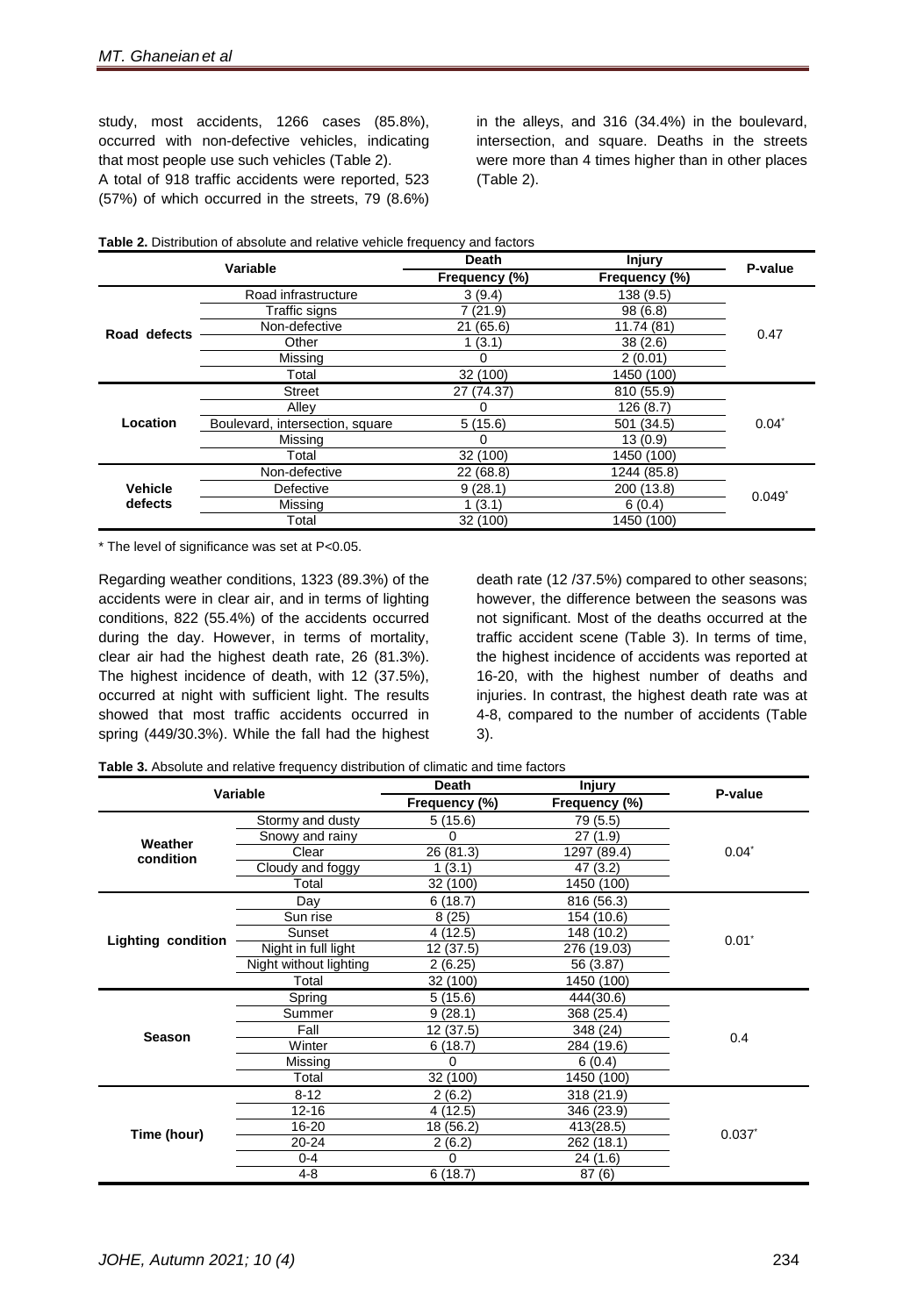

**Fig. 1.** Deaths and injuries caused by road traffic accidents during the period from 2016 to 2018 in the Yazd

According to Fig. 1, there was a decrease in the number of road traffic accidents leading to injuries and deaths from 2016 to 2018.

Vehicles (light) with 58% had the highest number of accidents, followed by motorcycles with 31.4%, pickup trucks with 6.4%, heavy vehicles with 2.6%, and bicycles with 1.6%, respectively. Among vehicles, SAIPA's Pride accounted for the highest rate of accidents (28.6%). A logistic regression model was used to investigate the relationship

between seat belt, season, and sex with the accident consequence (death/injury). The crude OR and adjusted OR were calculated (Table 4). The results of the logistic regression model showed that the death odds ratio in men was almost 1.5 times higher than in women. This rate was not statistically significant. The accidents in spring, summer, and fall were more likely to cause death than in winter. However, the observed effects were not statistically significant.

|                        | Covariate     | <b>OR</b> | P-value | Adjusted OR* | P-value |
|------------------------|---------------|-----------|---------|--------------|---------|
| Gender                 | Male          | 1.52      | 0.58    | 1.59         | 0.54    |
|                        | <b>Female</b> |           | -       |              |         |
| <b>Season</b>          | <b>Spring</b> | 1.97      | 0.559   | 1.96         | 0.563   |
|                        | <b>Summer</b> | 5.58      | 0.110   | 5.48         | 0.114   |
|                        | Fall          | 4.16      | 0.195   | 4.03         | 0.206   |
|                        | Winter        |           | -       |              |         |
| <b>Seatbelt</b><br>use | Indeterminate | 0.40      | 0.392   | 0.45         | 0.456   |
|                        | Yes           | 1.14      | 0.806   | 1.16         | 0.772   |
|                        | No            |           | -       | ۰            |         |

**Table 4.** Adjusted p-value estimation based on all variables, gender, season, and seat belt using multiple logistic regression for the outcome of accidents

\*The level of significance was set at P<0.05.

#### **Discussion**

Today, traffic accidents are one of the most common problems in societies affecting many health, social, and economic dimensions. This study found that most of the accidents were related to young drivers (16-30 years old) and the frequency of traffic accidents decreases by aging. High morbidity rates resulting from injuries in urban traffic accidents among young people were also observed in other studies [17, 18]. A study conducted in Thailand showed that 70% of deaths due to traffic accidents occurred in the young and working-age population [19]. In other studies, it was concluded that the traffic accident rate in people younger than 30 years was higher than in other age groups [20]. Considering the frequency of accidents in the present study, most of the accidents resulting in injuries occurred among young drivers, being consistent with other studies. This may be due to the fact that youth are active, inexperienced, and excited. The important point is that these accidents mostly affect males and young people who are the active group of society; thus, deaths in this age group can have negative socio-economic effects on society. Therefore, controlling and minimizing these deaths will have positive effects on society [21].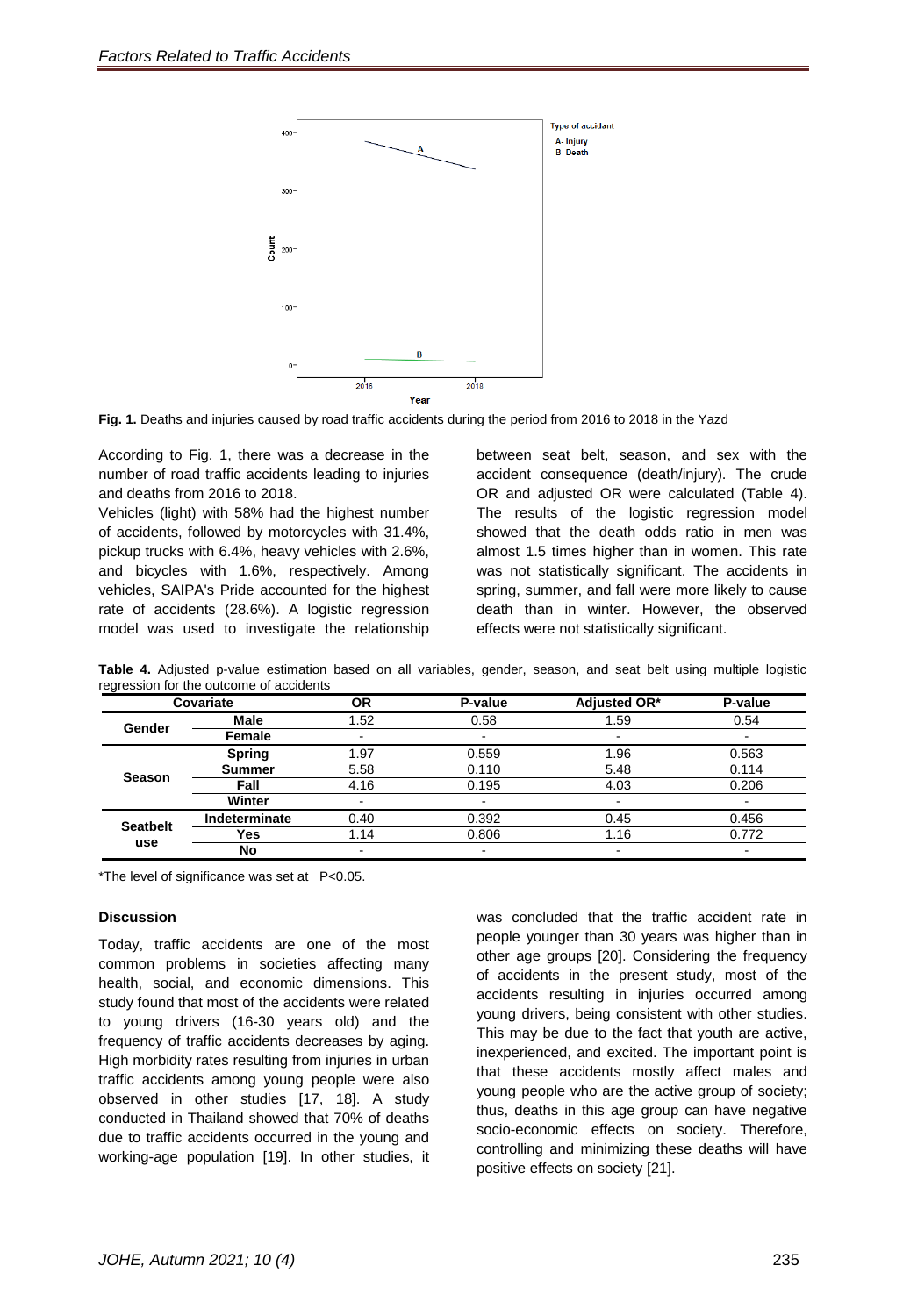What is important among the findings of the study is the prevalence of injuries and deaths based on age. Indeed, it confirms the fact that young people aged 20-30 years (working age) are the main injured and people aged over 60 are the main deceased of traffic accidents. Therefore, according to the age composition of the population, the injury rate is high in this age group, which is consistent with other studies [22]. The results of this study showed that out of the total number of deaths from traffic accidents in Yazd during 2016-2018, 75% were males and 25% were females. Other studies in Iran and other countries have also had similar results and have considered gender as a risk factor for traffic accidents [23].

Investigations have indicated that the frequency of deaths in traffic accidents in Yazd city and also in Iran is higher in males than women, which may be due to their exposure to accidents, existing cultural issues, the economic role of men in the family, and allocating most jobs to men. Therefore, it is natural that men are more involved in these traffic accidents than women. However, other factors, such as women's greater caution, can also be addressed. In 2012, a study by CL Hanna in the United States showed that being male, along with factors such as young age, was associated with traffic accidents [18]. Prato et al. reported gender an influential factor in high-risk driving behaviors in youth [24], which is in line with the present study.

In this study, the highest incidence of accidents was observed in diploma and high school education levels, possibly due to a large number of drivers with these degrees. A study conducted by Ahadi et al. in 2012 in Qazvin showed that drivers with higher education levels had the highest number of recorded accidents than those with a diploma, probably due to the lower use of vehicles by low-educated people. In total, drivers with diplomas had a large number of recorded accidents, regardless of their share of the total population [25]. Moreover, in traffic accidents, the presence of appropriate lighting to observe road conditions can be effective in reducing accidents [26]. The present study results showed that a higher percentage of accidents occurred during the day, which might be due to heavy traffic volume during the day. Some studies have reported night driving to be high risk due to decreased visual acuity, more common in older drivers [27].

In this study, the majority of accidents occurred in clear and sunny weather (93.4%). In a study, dust and high heat were the most important factors in the occurrence of accidents [28]. It could be due to the roads climate in different places, which can

play an effective role in the occurrence of traffic accidents in a particular area. Our results showed that about 39.3 % of people wore seat belts on urban routes, which is consistent with the study of Akbari et al. Wearing helmets and seat belts is one of the most effective ways to reduce the number of traffic accidents compared to other interventions. According to the documentation, the chance of being alive for a person wearing a seat belt is 5 times higher than a person who does not wear [29].

This study showed that the highest frequency among the complete causes was related to nonobservance of priority rights, wrong turn, and sudden diversion, respectively. There is a statistically significant relationship between death and injury due to the complete cause, indicating the high importance of the complete cause factors. In a study, sudden diversion in urban areas of Iran with a ratio of 9.9 had the greatest impact on the death and injury consequences of traffic accidents [30], which is consistent with the results of the present study. In this study, most of the deaths were due to the high speed of the vehicle. The study results revealed that a 1% increase in speed was associated with a 2% increase in injuries and a 4% increase in deaths due to traffic accidents [31]. Moreover, most traffic accidents occurred in spring (32%), while the fall had the highest deaths percentage (37.5%). The high percentage of traffic accidents in spring is because of the high number of passengers in the city, probably due to the nature of city tourism.

On the other hand, in the fall, the death rate may be higher due to the reopening of schools and increased commuting. Interestingly, most traffic accidents occurred in the first 3 months of 2016- 2018, probably due to the favorable weather conditions and high traffic densities in this city. The least percentage of accidents occurred in winter, which may be due to unfavorable weather conditions in this season, reducing traffic densities. Also, by adjusting the lighting condition in the accident occurrence, it was found that driving at night with sufficient light was more than without lighting. These results may be due to investigating inner-city accidents where most streets have sufficient light. At sunrise, deaths from traffic accidents are higher, while during the day, the chance of traffic accidents is higher than at other times. Soori et al. showed that the chance of an accident during the day is higher than at night, being in line with the present study [32]. The results showed that 60.6% of those who wore helmets and seat belts were not injured; also, the death rate among them was less than those who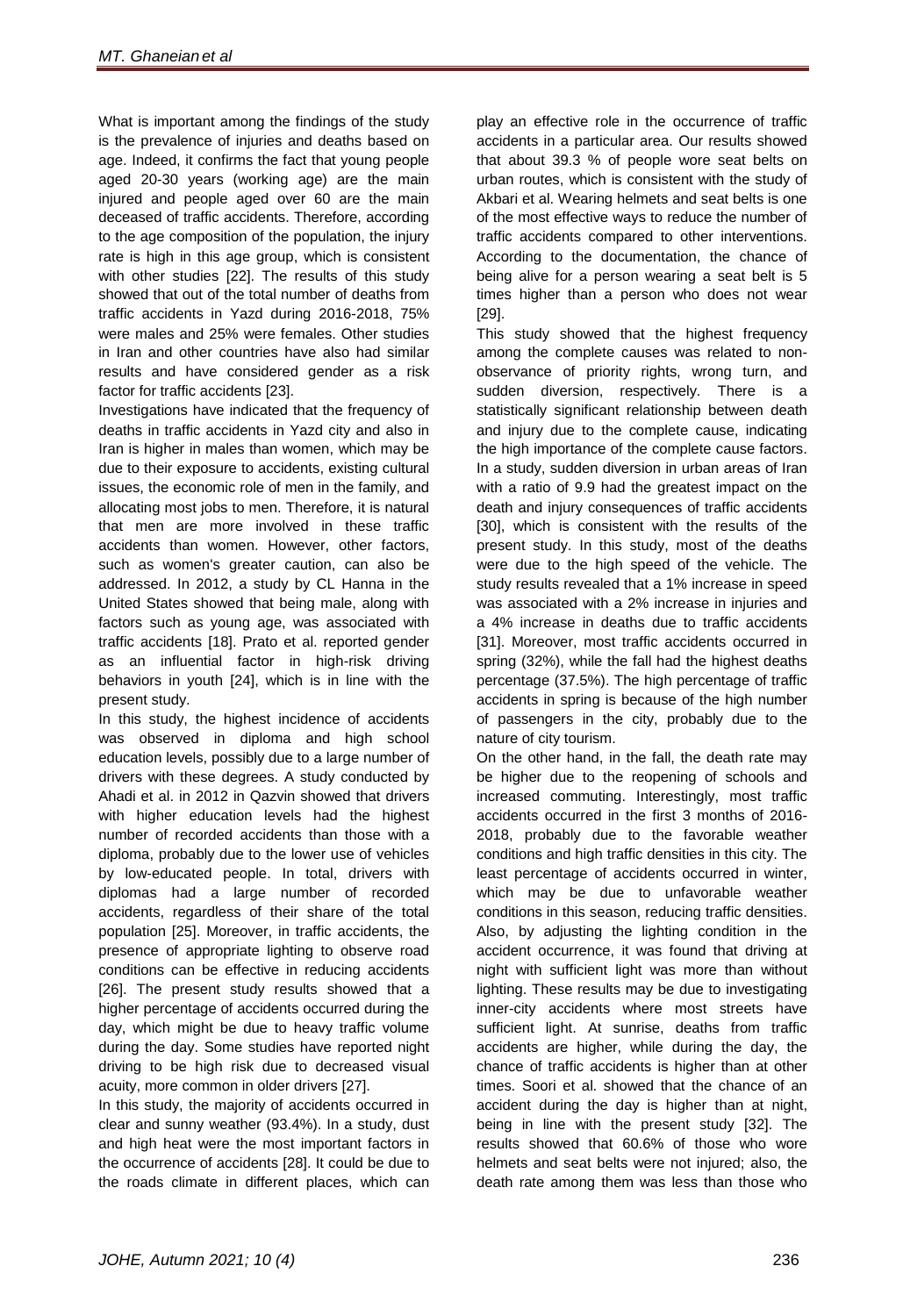did not use safety equipment.

In this study, among vehicles, SAIPA's Pride accounted for the highest rate of accidents, and the most injuries and deaths occurred among motorcyclists. Vlahogianni et al. indicated that the most vulnerable users of the transportation system were motorcyclists [33]. Non-observance of safe speed and safety regulations by motorcyclists, as well as not wearing a helmet, caused an increase in injuries and deaths in this group. The unavailability of further details of accidents was one of the limitations of this study. Also, the inconsistency of the total number of cases recorded for each of the variables in one year due to being undervalued by traffic police personnel was one of the difficulties of the data collection in the study. It is recommended to conduct research on road accidents in the form of interviews with people who have had the most accidents.

### **Conclusion**

The results show that most people involved in the accidents are young men, while more death is among the old people; thus, this fact should be considered a priority in road safety interventions. Another phenomenon that aggravates traffic accidents is motorcycles, being used more because of easy transportation and not getting stuck in traffic. Pedestrians are among the most vulnerable groups. To reduce the damage and injuries of pedestrians, comprehensive and purposeful programs are needed. The identification of risk factors affecting the severity of accidents is essential for the development of safety countermeasures, the control of unauthorized speed, as well as the serious warning for the use of helmets and seat belts. Given the growing trend of transportation and the increase in traffic accidents with their consequences and the preventability of such accidents, it is necessary to take measures to ensure the safety of roads and vehicles, management procedures, training in traffic laws. Training drivers while certifying and informing them of the irreparable consequences of traffic accidents, as well as protecting vulnerable groups, help reduce casualties due to accidents.

#### **Acknowledgement**

Thanks are owed to Yazd Traffic Department members for their assistance. This study is the result of a research dissertation approved by the Vice-Chancellor for Research and Technology of the Yazd University of Medical Sciences.

**Conflict of interest:** None declared.

#### **References**

- 1. Tegegne KT. Prevalence of Road Traffic Accidents and Associated Factors in Chuko Town, Southern Ethiopia, 2017. J Occu Health Epidemiol 2020; 9(2):76-84.
- 2. Boulagouas W, García-Herrero S, Chaib R, Febres JD, Mariscal MÁ, Djebabra M. An Investigation into Unsafe Behaviors and Traffic Accidents Involving Unlicensed Drivers: A Perspective for Alignment Measurement. Int J Environ Res Public Health 2020; 17(18):6743.
- 3. Benlagha N, Charfeddine L. Risk factors of road accident severity and the development of a new system for prevention: New insights from China. Accid Anal Prev 2020; 136:105411.
- 4. World Health Organization. Global status report on road safety 2018. Geneva, Switzerland: World Health Organization; 2018.
- 5. Char F, Serre T. Analysis of pre-crash characteristics of passenger car to cyclist accidents for the development of advanced drivers assistance systems. Accid Anal Prev 2020; 136:105408.
- 6. Mansuri FA, Al-Zalabani AH, Zalat MM, Qabshawi RI. Road safety and road traffic accidents in Saudi Arabia: A systematic review of existing evidence. Saudi Med J 2015; 36(4):418-24
- 7. Pérez-Chada D, Videla AJ, O'Flaherty ME, Palermo P, Meoni J, Sarchi MI, et al. Sleep habits and accident risk among truck drivers: a cross-sectional study in Argentina. Sleep 2005; 28(9):1103-8.
- 8. Azami-Aghdash S, Sadeghi-Bazarghani H, Rezapour R, Heydari M, Derakhshani N. Comparative Study of Stewardship of Road Traffic Injuries Prevention with a Focus on the Role of Health System; Three Pioneer Countries and Three Similar to Iran. Bull Emerg Trauma 2019; 7(3):212-22.
- 9. Nazmfar H, Eshghei Char Borj A, Alavi S, Jasaraty A. Spatial analysis of road accidents resulting in death approach to climate Case Study: Ardabil Province. Geogr Data 2017; 26(103):83-97.
- 10. Nasiri N, Nazari P, Kamali A, Sharifi A, Sharifi H. Factors contributing to fatal road traffic accidents in the South of Kerman during the period from 2013 to 2017, Iran. J Occu Health Epidemiol 2019; 8(1):6-11
- 11. Kazemzadeh Y, Oroji MA, Didehdar M, Nazari J, Pishvar M, Moazeni M, et al. Incidence Rate and Epidemiological Aspects of Injuries Due to Accidents in Khomein City, Iran (2018). J Occu Health Epidemiol 2020; 9(3):133-9.
- 12. Heidari M, Aryankhesal A, Khorasani-Zavareh D. Laypeople roles at road traffic crash scenes: a systematic review. Int J Inj Contr Saf Promot 2019; 26(1):82-91.
- 13. Majdzadeh R, Feiz-Zadeh A, Rajabpour Z, Motevalian A, Hosseini M, Abdollahi M, et al. Opium consumption and the risk of traffic injuries in regular users: a case-crossover study